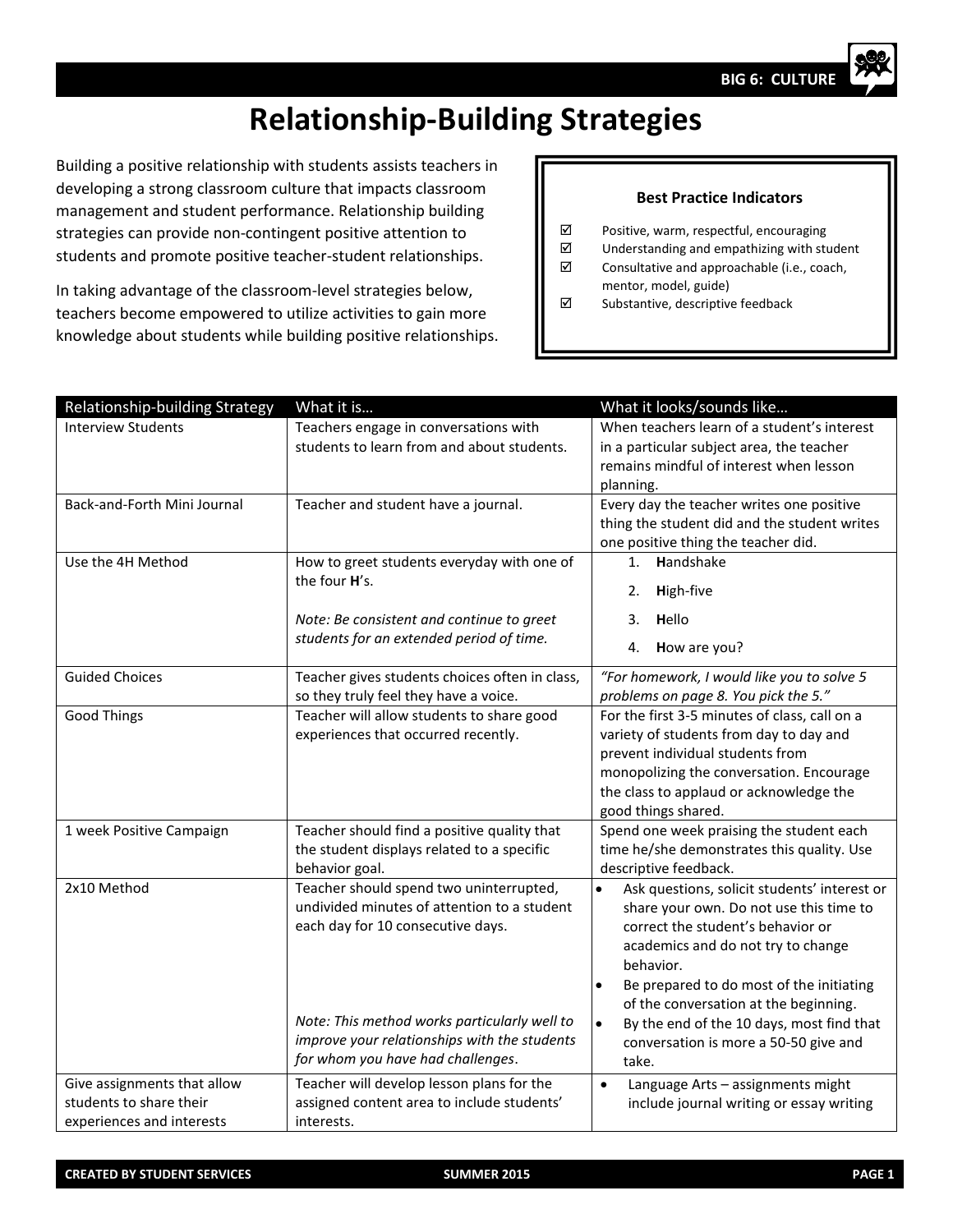|                                                    |                                                                                                                                                                                | <b>BIG 6: CULTURE</b>                                                                                                                                                                                                                                                                                                                                                                          |
|----------------------------------------------------|--------------------------------------------------------------------------------------------------------------------------------------------------------------------------------|------------------------------------------------------------------------------------------------------------------------------------------------------------------------------------------------------------------------------------------------------------------------------------------------------------------------------------------------------------------------------------------------|
|                                                    |                                                                                                                                                                                | Social Studies - assignments might<br>$\bullet$<br>include family history projects or local<br>community-studies projects<br>Mathematics or Science - assignments<br>might include student-constructed word<br>problems or community-based inquiry<br>projects where students investigate the<br>effects of environmental realities on<br>health, crime, and/or poverty in their<br>community  |
| "Find Someone in this Class<br>Who" Scavenger Hunt | Teacher can create a sheet listing several<br>categories with a line next to each one. Then<br>students, circulate and must find someone<br>who has experienced each category. | Example: "Has been to the ocean," Has a<br>brother and a sister," or "Has broken a bone"<br>Student must ask for their classmate's<br>name and write it on the line next to the<br>category.<br>Teacher could collect the sheets, choose<br>different items to share and, depending<br>upon the class and comfort level, ask<br>students to share more details about a<br>specific experience. |

Mendler, Allen N. "Power Struggles: Successful Techniques for Educators." Discipline Associates, 1997. Web. ● Mendler, Allen N. *Connecting with Students*. Alexandria, VA: Association for Supervision and Curriculum Development, 2001. ● Flippen, F. "Capturing Kids Hearts." College, TX, 2011. ● Milner, H. Richard. *Start Where You Are, but Don't Stay There: Understanding Diversity, Opportunity Gaps, and Teaching in Today's Classrooms*. Cambridge, MA: Harvard Education, 2010. ● Ferlazzo, Larry. "Student Engagement: Fostering Relationships in the Classroom." Edutopia.org. N.p., 16 May 2012. Web.